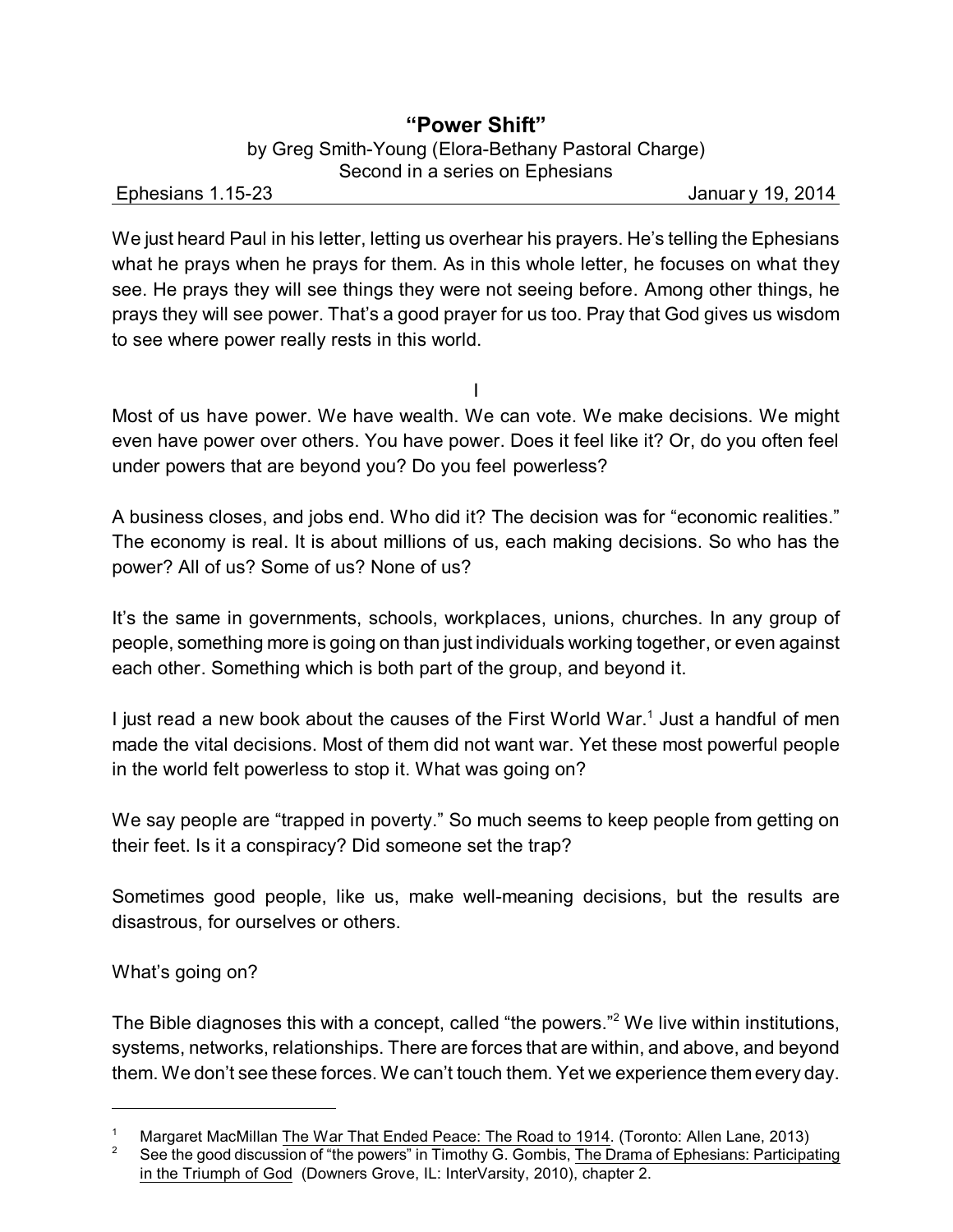These "powers" are real.

These powers are part of God's good creation. God makes them for the good ordering of God's world. Here's the thing, though. These powers are participating in the rebellion against God, the same rebellion we are part of too. So these good things get twisted. The powers become hostile to God, and God's good purposes.

They make us feel powerless, controlled, dominated.

II

Paul sent his letter to people he knew. He has spent time in Ephesus.<sup>3</sup> He knew it, and he knew them. He knew the powers they faced.

Civic pride was a power in Ephesus. It was the "big city" where important things happened.<sup>4</sup> It was sophisticated. It had impressive buildings; even today their ruins cause people to take notice.

Wealth was a power in Ephesus. It was a booming centre for trade, by land and sea. Many rich people lived there.

Politics was a power in Ephesus. It was the capital of the Roman province of Asia. From it, the empire spread its control over the region.

Spirituality was a power in Ephesus. All sorts of religions flourished there. They were about harnessing power – power to make things happen, power to control people and nations, power for wealth, health, prestige, protection, and victory. 5 Its Temple of Artemis was a wonder of the ancient world. She was the god of reproductive power, hunting power, agricultural power. 6

Ephesus was under the powers. Every place is under the powers. We are under the powers.

Paul prays for the Christians in Ephesus. Their group was small, their status marginal. Many were slaves! These folks were without power and at the mercy of the powers. They were following Jesus, who had been crucified, a sure sign of weakness and defeat.

<sup>3</sup> See Acts 18.19-19.41.

<sup>&</sup>lt;sup>4</sup> Michael J. Gorman, Apostle of the Crucified Lord: A Theological Introduction to Paul & His Letters (Grand Rapids, MI: Eerdmans, 2004), 499.

<sup>&</sup>lt;sup>5</sup> Tom Wright, Paul for Everyone: The Prison Epistles (Louisville, KY: Westminster John Knox, 2004), 15.

 $6$  Gorman, 499. When Paul was in Ephesus, he clashed with the industry that had grown up around Artemis' temple; see Acts 19.23-41.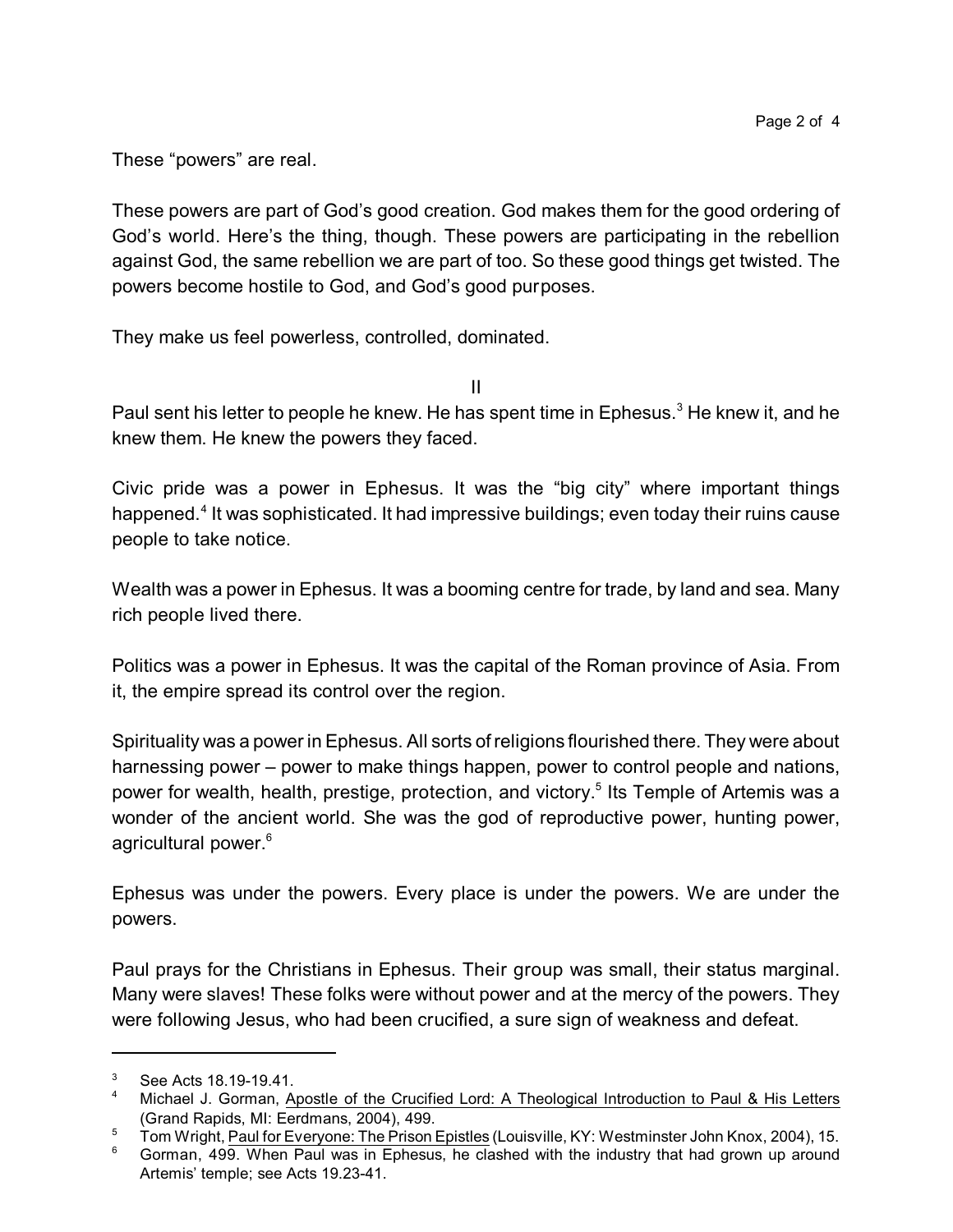Yet Paul prays for them with confidence! Confidence in the real power who holds them, and holds us all.

III

Paul prays with confidence, because he trusts in God. He trusts in the *"immeasurable greatness of God's power for us who believe."* "Believe" here has the sense of trust. If we trust in God, we will see God's power at work.

Paul points us to Jesus. Want to see God's power, God's power that we can trust in? Look at Jesus!

### *God raised Jesus from the dead.*

God's greatest display of power is the resurrection of the one who was crucified. God is making all things new. God is redeeming creation to its fullness and balance. God is defeating death's power, and rescuing us from its hold over our bodies and souls. Jesus is the down payment, the foretaste, the new beginning. God raised Jesus.

### *God seated Jesus at God's right hand.*

In royal courts, the king's chief minister sat at his right hand. It was the place of power. Paul draws on this image. Jesus rules with God. Jesus rules above all rulers, all authorities, all dominions, and all powers.

# *God put all things under Jesus' feet.*

Again, this is an image from the kingdoms of the ancient world. It's about victory, and brining enemies under control.

# *God made Jesus head over all things . . .*

Paul is praying they will see who the true Lord is, who is truly over every ruler, every authority, ever dominion, and every power. Jesus' resurrection has given him the victory over every power that seeks to dominate, to twist, to enslave, to control. Emperors and dictators, parliaments and presidents, economies and spiritualities, organizations of every kind . . . all are now under the lordship of our Master Jesus.

Paul points us to Jesus. Which points us to a strange thing about God's power, for people living in Ephesus . . . or Elora. Remember, Ephesus had pride power. But Jesus was a nobody . . . whom God raised from the dead. Ephesus had wealth power. Jesus lived with the poor . . . and God seated him at God's right hand. Ephesus had politics power. It was imperial politics that put Jesus to death . . . and God put all things under Jesus' feet. Ephesus had religion power. Jesus was usually rejected by the religious . . . and God made Jesus head over all things. Jesus was crucified. That's weakness, shame, curse,